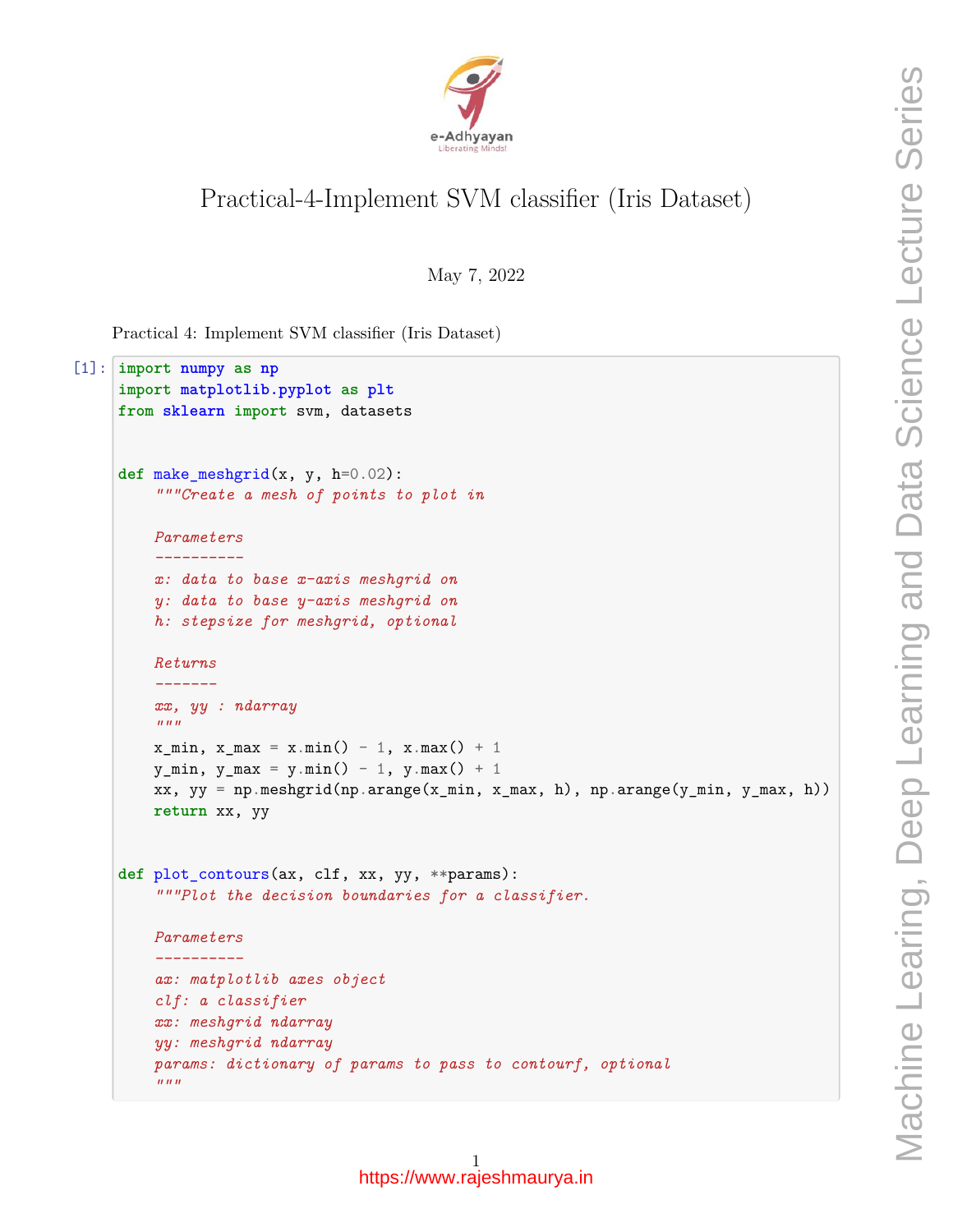```
Z = c1f.predict(np.c_{xx.ravel(), yy.ravel())Z = Z.\nreshape(xx.\nshape)out = ax.contourf(xx, yy, Z, **params)return out
# import some data to play with
iris = datasets.load_iris()
# Take the first two features. We could avoid this by using a two-dim dataset
X = \text{iris.data}[:, :2]y = \text{iris.target}# we create an instance of SVM and fit out data. We do not scale our
# data since we want to plot the support vectors
C = 1.0 # SVM regularization parameter
models = (svm.SVC(kernel="linear", C=C),
    svm.LinearSVC(C=C, max_iter=10000),
    svm.SVC(kernel="rbf", gamma=0.7, C=C),
    svm.SVC(kernel="poly", degree=3, gamma="auto", C=C),
\lambdamodels = (clf.fit(X, y) for clf in models)
# title for the plots
titles = (
    "SVC with linear kernel",
    "LinearSVC (linear kernel)",
    "SVC with RBF kernel",
    "SVC with polynomial (degree 3) kernel",
)
# Set-up 2x2 grid for plotting.
fig, sub = plt.subplots(2, 2)plt.subplots_adjust(wspace=0.4, hspace=0.4)
X0, X1 = X[:, 0], X[:, 1]xx, yy = make_meshgrid(X0, X1)
for clf, title, ax in zip(models, titles, sub.flatten()):
    plot_contours(ax, clf, xx, yy, cmap=plt.cm.coolwarm, alpha=0.8)
    ax.scatter(X0, X1, c=y, cmap=plt.cm.coolwarm, s=20, edgecolors="k")
    ax.set_xlim(xx.min(), xx.max())
    ax.set_ylim(yy.min(), yy.max())
    ax.set_xlabel("Sepal length")
    ax.set_ylabel("Sepal width")
    ax.set_xticks(())
    ax.set_yticks(())
```